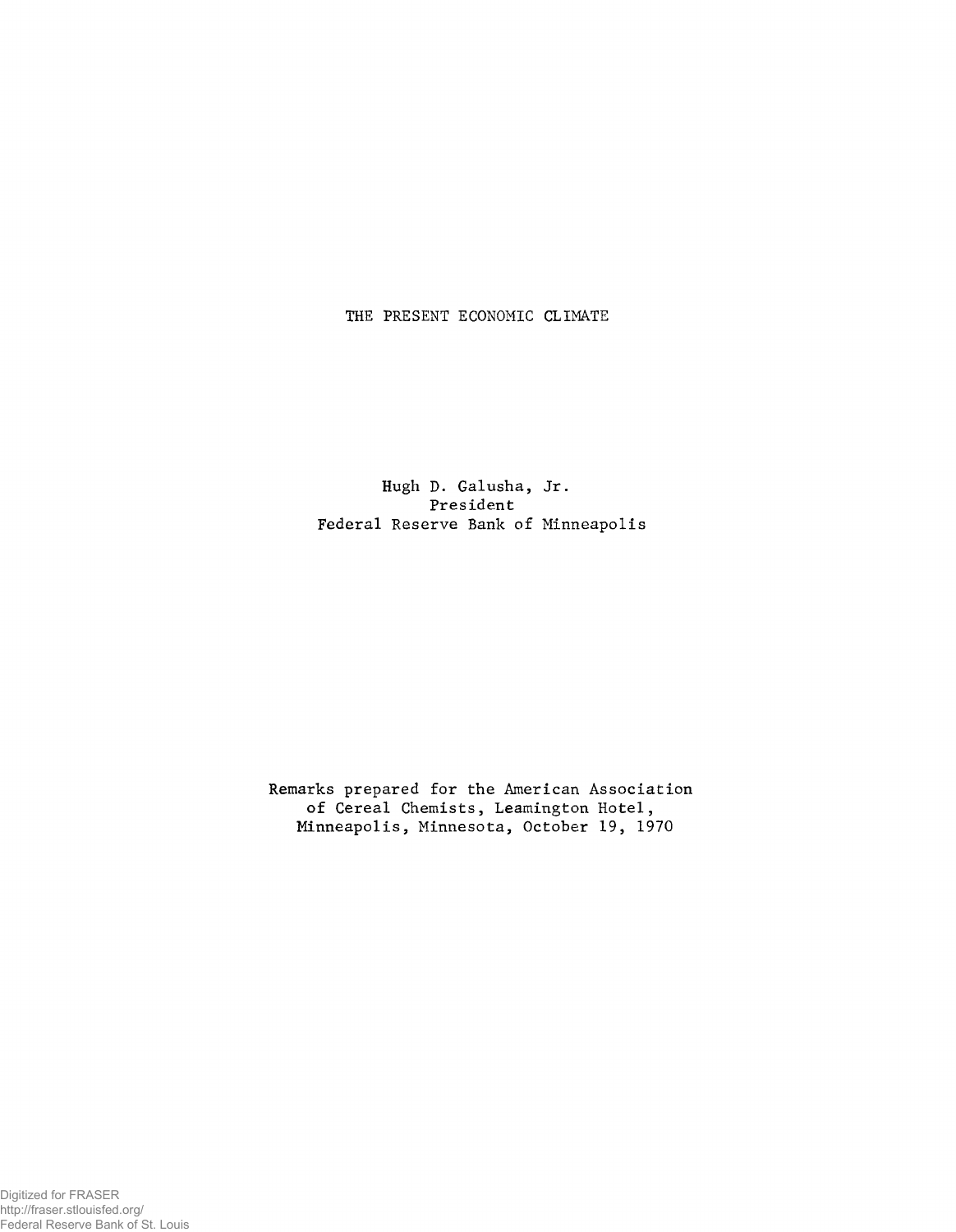# INTRODUCTION

The title of my remarks, as it appears in your program, is "The Present Economic Climate." I should think, though, that you are interested in today's climate mostly for what it suggests about tomorrow's climate; and that, tomorrow's climate is what I want to talk about this morning. You all know that we have had quite a storm and, if I may continue with the metaphor of my title, that it is still raining--quite hard, in fact. But what of tomorrow's weather? I believe that the rain is going to let up and, in the not-too-distant future, stop. Unless economic policy is changed drastically, inflation will end; and, after awhile, unemployment will decrease.

I am not, however, forecasting fine sunny weather. The sky could well remain overcast. At best, I suspect, it can clear only partly. When we have brought inflation to an end, as surely we can, we will still be faced with the problem of reconciling price stability and full-employment, our two primary and equally important economic goals. But I am not entirely sure that we are going to find a way of completely reconciling these goals. I do not at this moment know of a way of doing so. This is why I say that the sky will remain cloudy or, at best, partly so. Having stated my forecast let me tell you how I developed it.

# THE NEED FOR CLOUD-SEEDING

As I said a few moments ago, we have had quite a storm--one which, if unchecked, might possibly have grown into a hurricane and threatened great destruction. The GNP deflator, so-called, is our broadest measure of inflation and, if not a perfect measure, the one most economists and government officials use. In 1965, the deflator increased about 2 percent.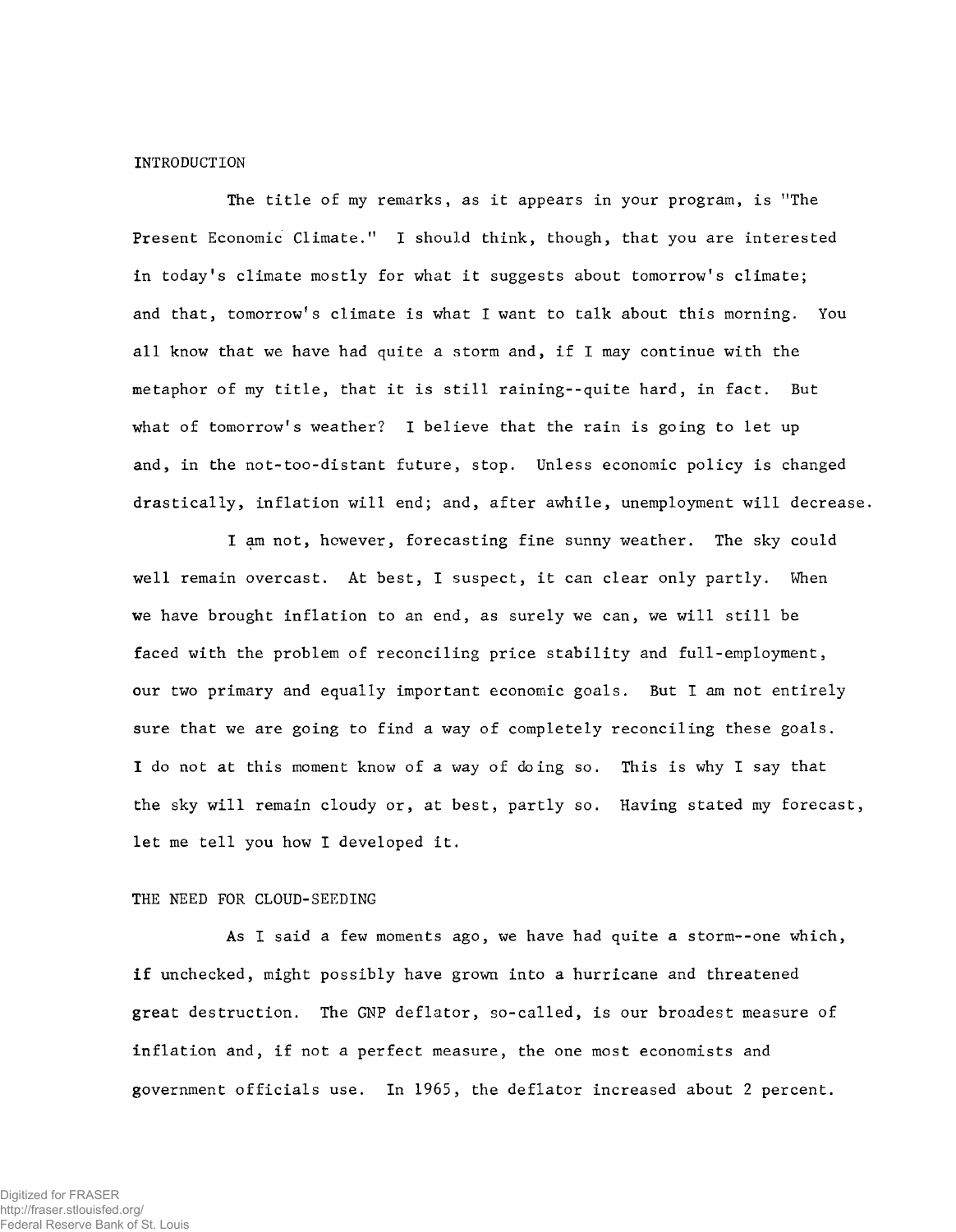By historical standards, this is not a large increase. In 1966, however, the increase was nearly 3 percent; and in 1967, a little more than 3 percent. In 1968, the deflator increased 4 percent. Through 1968, then, we had a storm which was gaining in intensity.

Nor is it difficult to find a cause for the storm. War does not, of necessity, have to result in inflation. Citizens can, through their elected representatives, choose to tax themselves to pay for war. We did not, however, get an increase in taxes when the Vietnam war effort was stepped up, so increased government demand started prices moving up. And the increase in government war demand, not offset early on by an increase in taxes, led to increases in private demands. So directly and indirectly, government demand forced a continuing increase in prices.

In a full-employment economy, which is what we were approaching in mid-1965, there is no way citizens can escape paying for a war--or, for that matter, any other government activity which requires economic resources. They can pay more taxes directly or, by living with inflation, pay more indirectly. But however much we may lament the income tax, it is a better tax than inflation. It is a less capricious tax; its burden is distributed more equitably, as I am sure you will all agree, than is the burden of inflation. This is why we should have had an increase in taxes soon after the decision to escalate the war in Vietnam was made.

It might be argued that we did not need a tax increase; or, in other words, that much tighter money (a sharp increase in interest rates) would have damped private demand and, as it were, made room for a noninflationary increase in defense spending. Perhaps! The Fed did move; you will recall in this connection that discount rates were increased in December 1965,

 $- 2 -$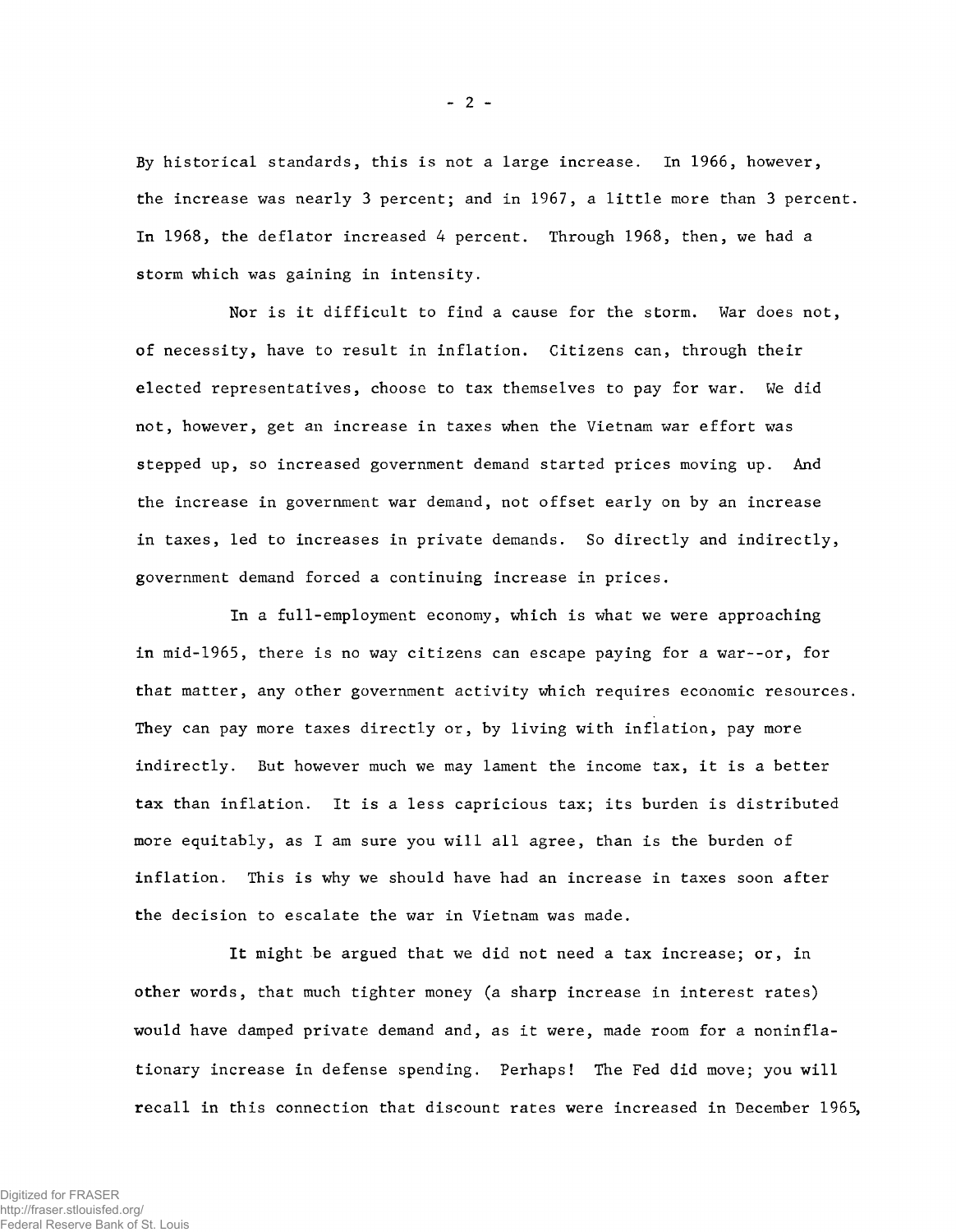before it had become apparent to all that the Vietnam war effort was being escalated. But U. S. economic policy cannot be set by monetary policy alone, for its effect, unless coordinated with fiscal policy (the other half of U. S. economic policy) is highly selective in very unpleasant ways. For example, tight money bears most heavily on housing, and on beleaguered state and local governments.

In any event, we finally did get a tax increase in the summer of 1968 and then, in early 1969, a sharp increase in monetary restraint; coupled with a decrease in defense spending which has continued down to the present and will, I think, continue through the near-term future. And the economy responded. Aggregate demand decreased and the dangerous rate of economic growth slowed.

# THE RAIN WILL END

I must admit that in 1969 the GNP deflator increased nearly 5 percent, or more than in 1968. All this means, however, is that inflation cannot be ended overnight. Especially is this so if it has gone unchecked for a long while and businessmen and consumers (who are also, for the most part, wage-earners) come to expect that it will continue. I must also admit that, like most public officials, I have been a little disappointed by the increases in prices in 1970. But only a little. It was Lenin, I believe, who said that only those who start with illusions are ever disillusioned. And most public officials, whatever their public pronouncements, did not start with the illusion that 1969 or even 1970 would see a return to price stability.

The outlook for the near term is for more inflation, but, what is most important, at a steadily decreasing rate. In early 1971, the rate

- 3 -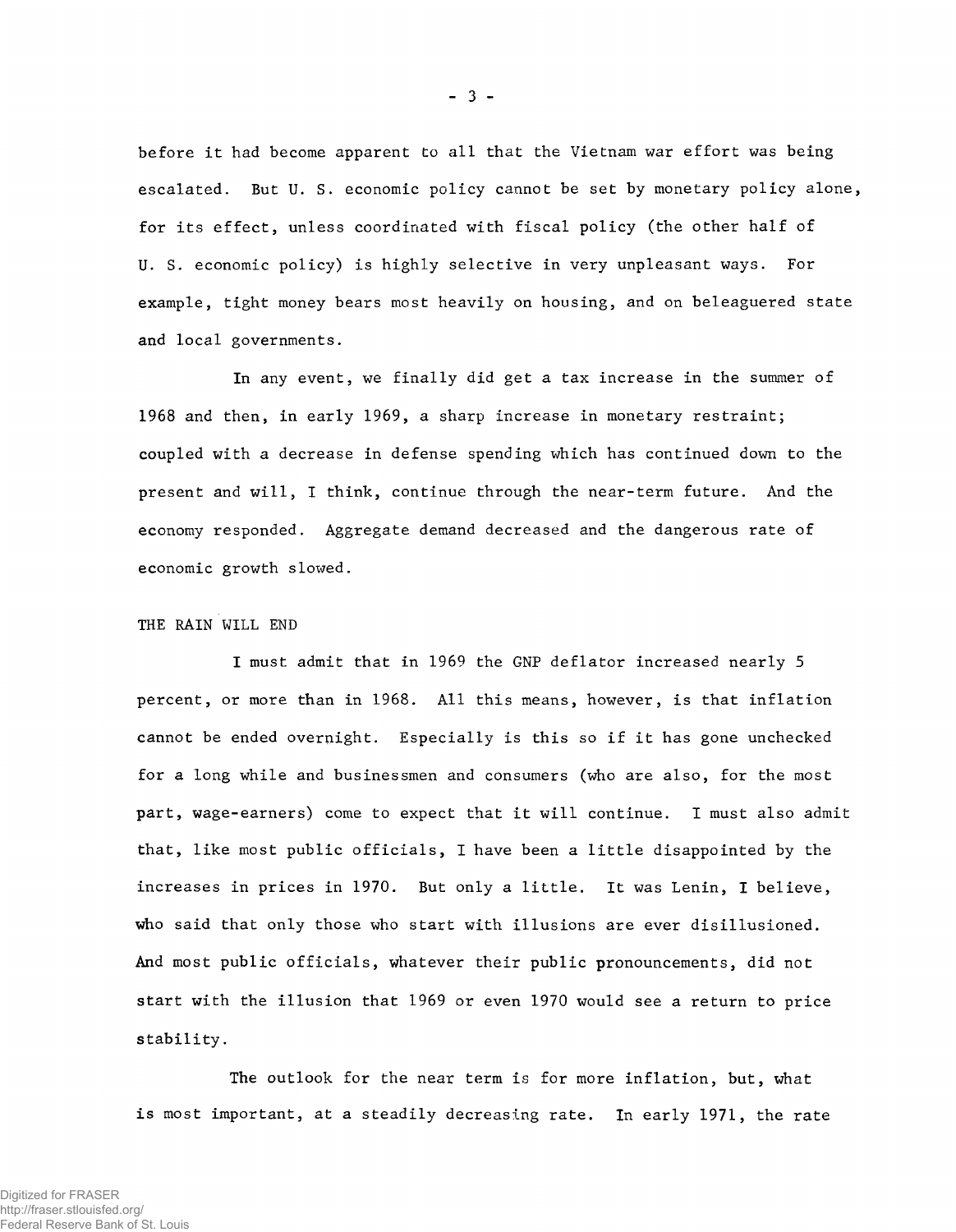of inflation may be only 3 percent. While I do not regard a 3 percent rate of inflation as acceptable, it is a lot better than a 5 percent rate. In late 1971, the rate of inflation could well be down towards 2 percent, which is very nearly what we have come to mean by price stability.

How can I say what I have just said when the prospect is for a very considerable federal budget deficit for the current fiscal year, which will end next June? A deficit somewhere in the range of \$10-13 billion, where in fiscal 1970, the year which ended last June, we had a small surplus- something less than \$1 billion? So again, how can I say that the rate of inflation is going to decrease when the prospect is for a large budget deficit in fiscal 1971?

There are two reasons. The first is that the increase in the budget deficit is partly explained by the economic slow-down. Wien the economy slows down, tax receipts fall and, other things equal, the actual budget deficit increases. In fiscal 1970, federal receipts totaled roughly \$200 billion; and the estimate is that in fiscal 1971, receipts will total only about \$196 billion.

The point is that the level of economic activity has an influence on the federal budget. When the rate of economic growth increases, the budget swings automatically toward surplus because as profits and incomes grow, so do taxes. And when the rate of economic expansion decreases, as it has, there is an automatic swing toward deficit. A shift from budget surplus to deficit is therefore entirely consistent with a decreasing rate of inflation, since to get a decreasing rate of inflation requires an economic slow-down; and as I have already indicated, such a slow-down tends, other things equal, to swing the budget

- 4 -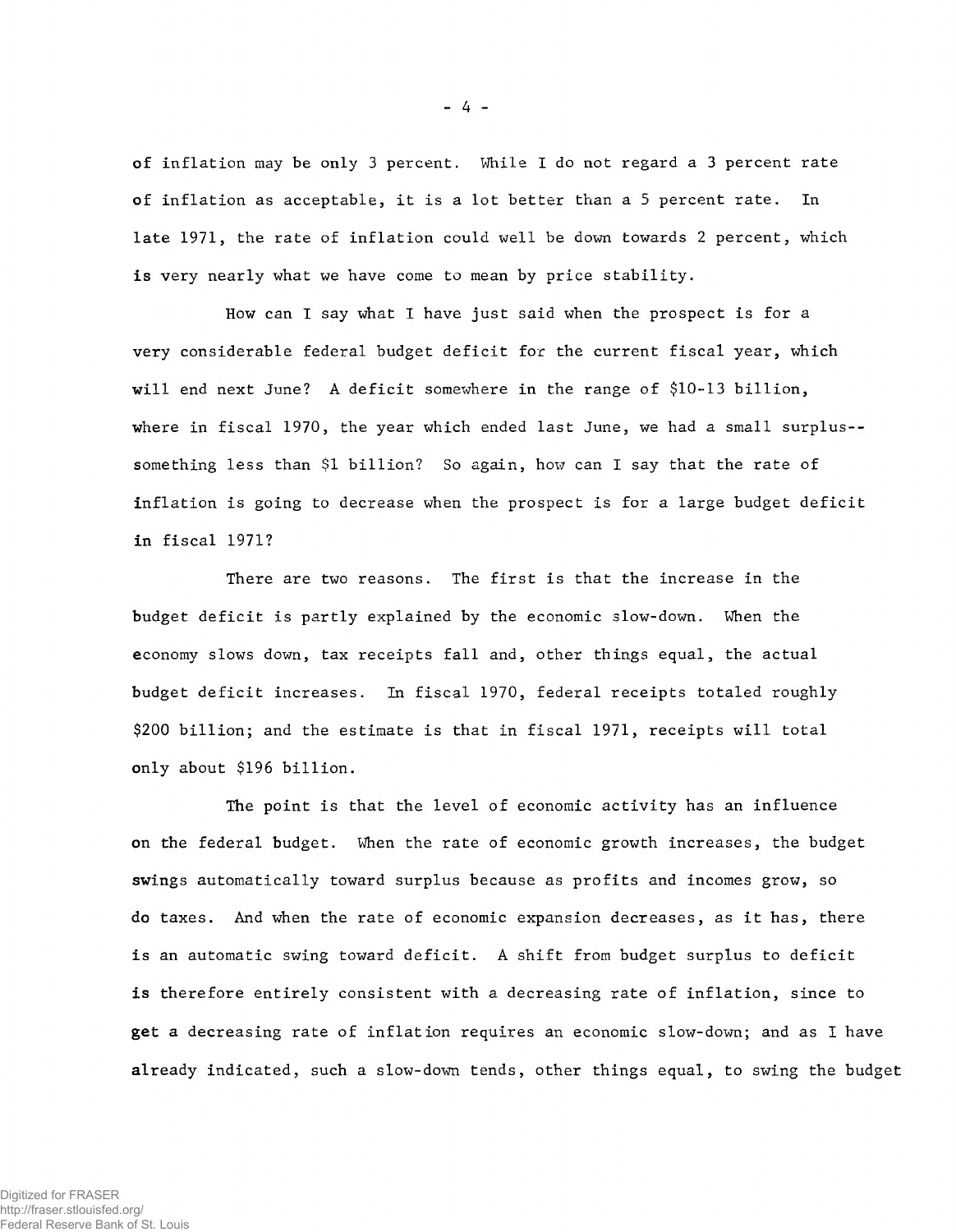from surplus to deficit.

Because the actual budget is influenced so by the level of economic activity, it is not a good measure of fiscal fuel. A better, although far from perfect, measure is what economists call the full-employment budget. It is calculated by estimating the revenues the government would receive if the economy was operating at full employment, with the levels of business profits and personal incomes consistent with that level of employment. It is not influenced by current economic conditions; it changes only when federal spending changes, or when there is a change in tax rates. It therefore furnishes a neutral yardstick to measure the inflationary impact of fiscal programs.

We estimate that for fiscal 1970 the full-employment budget was in surplus by about \$5 billion and that for fiscal  $1971$  there will still be a surplus of approximately \$1 billion. Fiscal policy will be more expansionary on average in the present fiscal year than in the one just past. For one thing, there is going to be an increase in federal spending--a modest increase, when measured against the trend increase in federal tax receipts, but an increase nonetheless. But a decrease of \$3-4 billion in the fullem ployment budget surplus appears rather insignificant in a  $$1$  trillion economy. And besides, private demand is not increasing all that rapidly. Quite the opposite. We can use a little fiscal stimulus, for bringing an end to inflation does not require recession of major proportions; and without some fiscal stimulus, or alternatively greater monetary ease, that is

 $-5 -$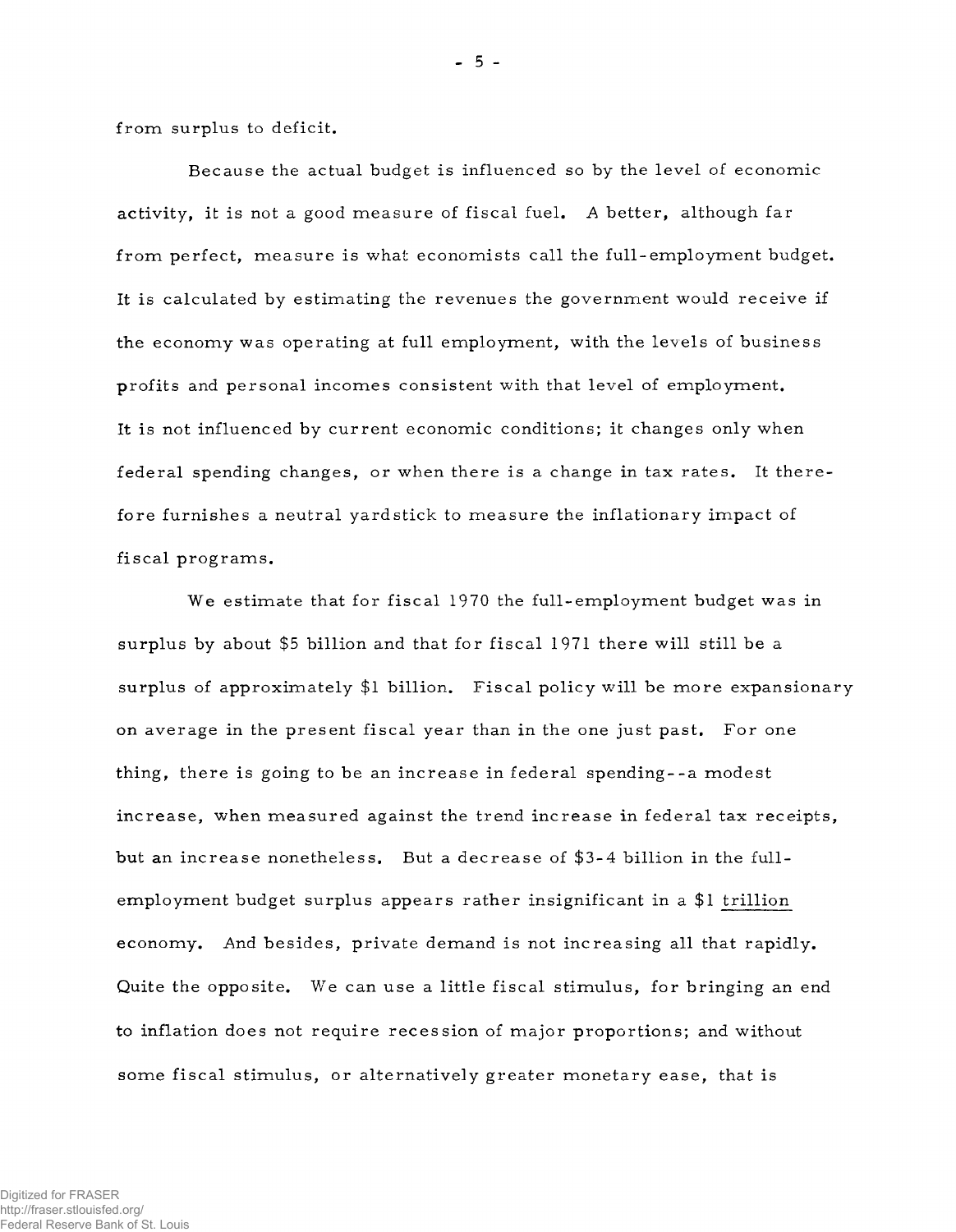precisely what we could get. It is then a certain weakness in private demand that explains, if only in part, why an increase in federal spending and a swing from budget surplus to deficit is not inconsistent with a decrease in the rate of inflation.

On my bad days, I do worry a little, I must confess, about Congress forcing an even larger increase in federal nondefense spending than is presently in prospect. There will be some increase, as  $\bar{r}$  have said, but what worries me is a further sharp increase. The Administration has given every indication it will resist. But if Congress should press successfully for sharply higher nondefense spending, then we will not be able to have the easier money which, in my opinion, this economy needs. The Federal Reserve will have to modify its decision, made earlier this year, to be more generous in providing funds to the economy. And if it does have to, then state and local governments will again come under pressure and our national housing goal will remain way beyond our reach. The margin created by relative fiscal restraint--a margin which has made it possible for monetary policy to relax without having to worry excessively about adding to inflation pressures--will be seriously narrowed.

It is therefore very important that the Administration succeed in keeping nondefense spending under control. If it does not, then there could well be a little more inflation than there otherwise would be. The rate of inflation will still decline, but not quite as rapidly. The point is that the Federal Reserve will step into the breach. Of this I am entirely confident.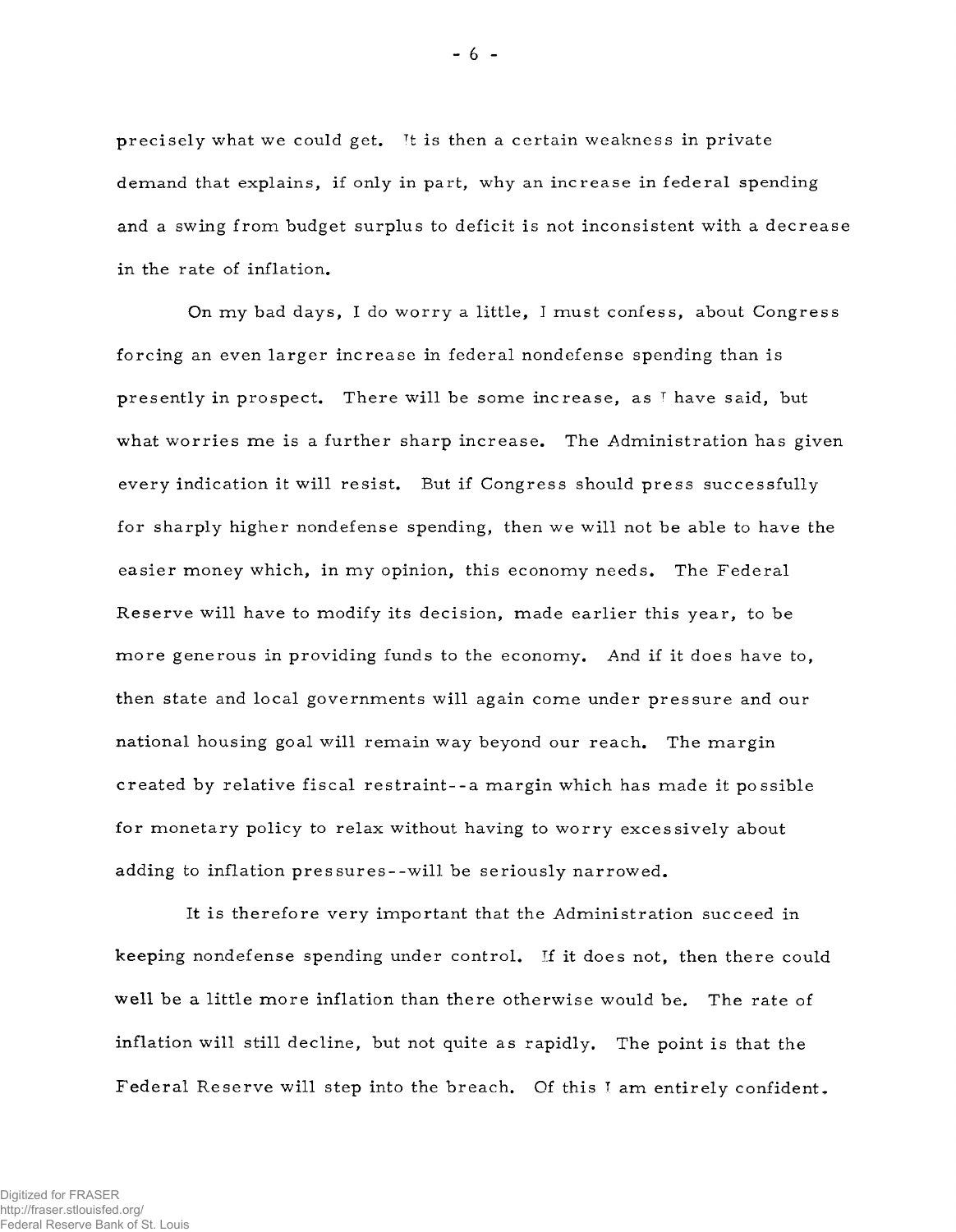And yet if it is forced to, then housing, school construction and investment spending will suffer.

What I am saying can be put simply: The economy needs some relief from tight money; but if the rate of inflation is to be slowed, the only way to get easier money is by holding federal spending down to the level currently in prospect. I should have preferred holding it below this level and having that much easier a monetary policy.

# THE COST OF CLOUD-SEEDING

I have likened inflation to a rain storm, to a storm which threatens to become ever more violent; and I have likened economic policy intended to check inflation, the tax increase of 1968 and the extreme monetary restraint of 1969, to cloud-seeding. And such a policy is costly, just as cloud-seeding is. There may be no bills for rented airplanes and gasoline, but there is a cost: lost output or, alternatively, increased unemployment.

In December 1968 the unemployment rate was  $3.3$  percent. In September 1970 it was 5.5 percent. Last month roughly 1.8 million more individuals were unemployed than in December 1968. However bad our un employment statistics are, there is no denying that slowing the rate of inflation has been costly.

Actually, the unemployment rate has increased more than most experts expected. It is my impression that sometime back the mood of busines smen changed, perhaps from excessive optimism to equally excessive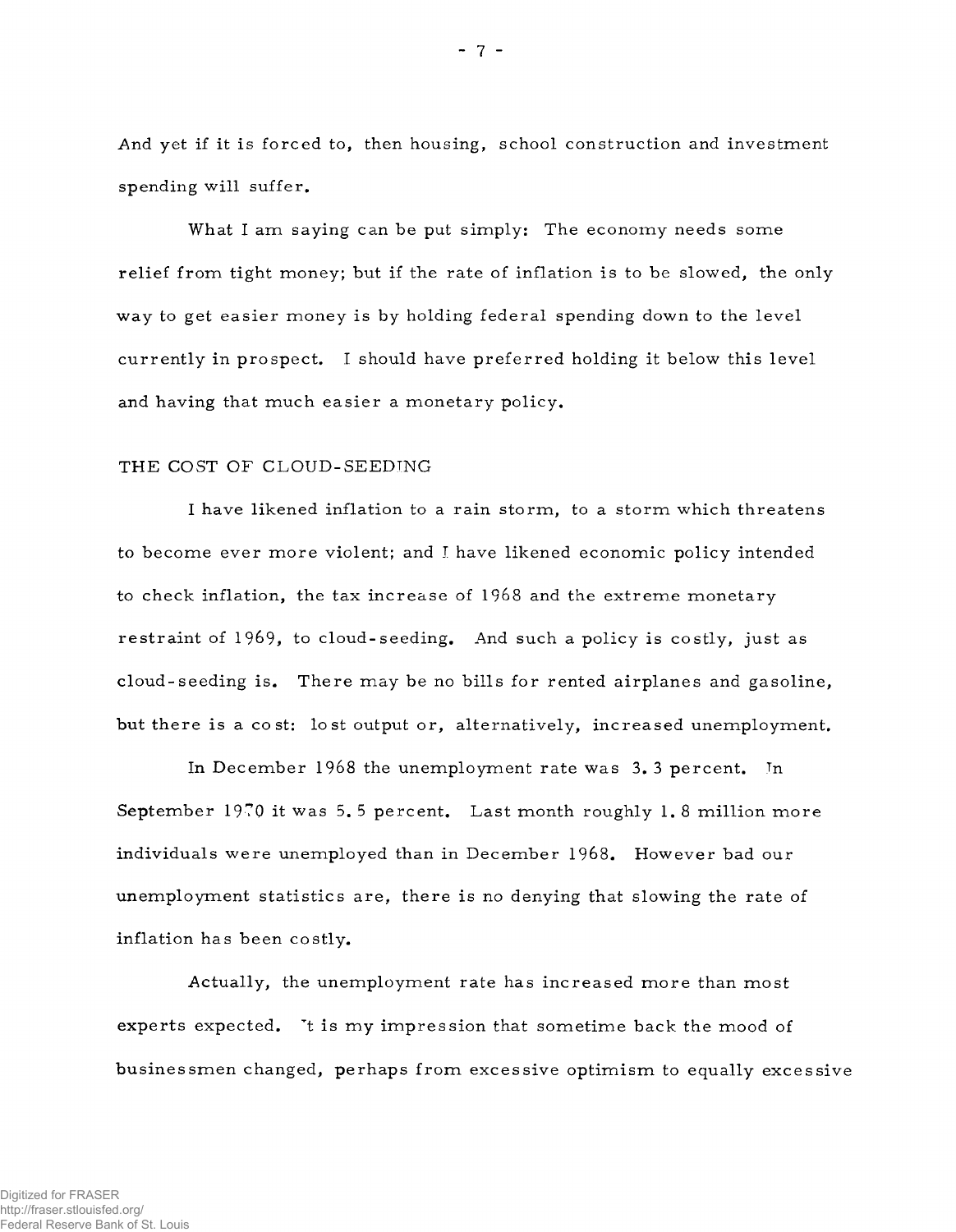pessimism, and that when this happened they predictably launched a massive cost-cutting effort. Predictably, because there are only two ways to enhance corporate profits: by increasing sales or by cutting costs. Denied the former by the forced slow-up in the economy, they have turned to the latter. They are doing it successfully; unit labor costs are decreasing. But, and this is a very large qualification, this cost-cutting effort has had the effect of increasing unemployment. And since cost-cutting efforts are likely to continue, unemployment could for awhile continue higher than one might hope for.

Do not misunderstand me. I am not inveighing against cost-cutting. I am all for cutting costs, especially since I believe that with proper economic policies we can provide job opportunities for those who as a result become unemployed. Cost-cutting is an offset--a short-run offset, but an offset nonetheless--to money wage increases. And in today's climate, we can be grateful that cost-cutting has become a favorite indoor game of businessmen. I should not be so optimistic about our returning to reasonable price stability if I did not believe this.

Cost-cutting has, however, as I have said, made the unemployment problem worse. And it is difficult to see unemployment decreasing in the months immediately ahead. The unemployment rate will likely go on increasing for some months, I think, but happily at an ever slower rate. For awhile yet, we will be paying a higher and higher price for slowing the rate of inflation.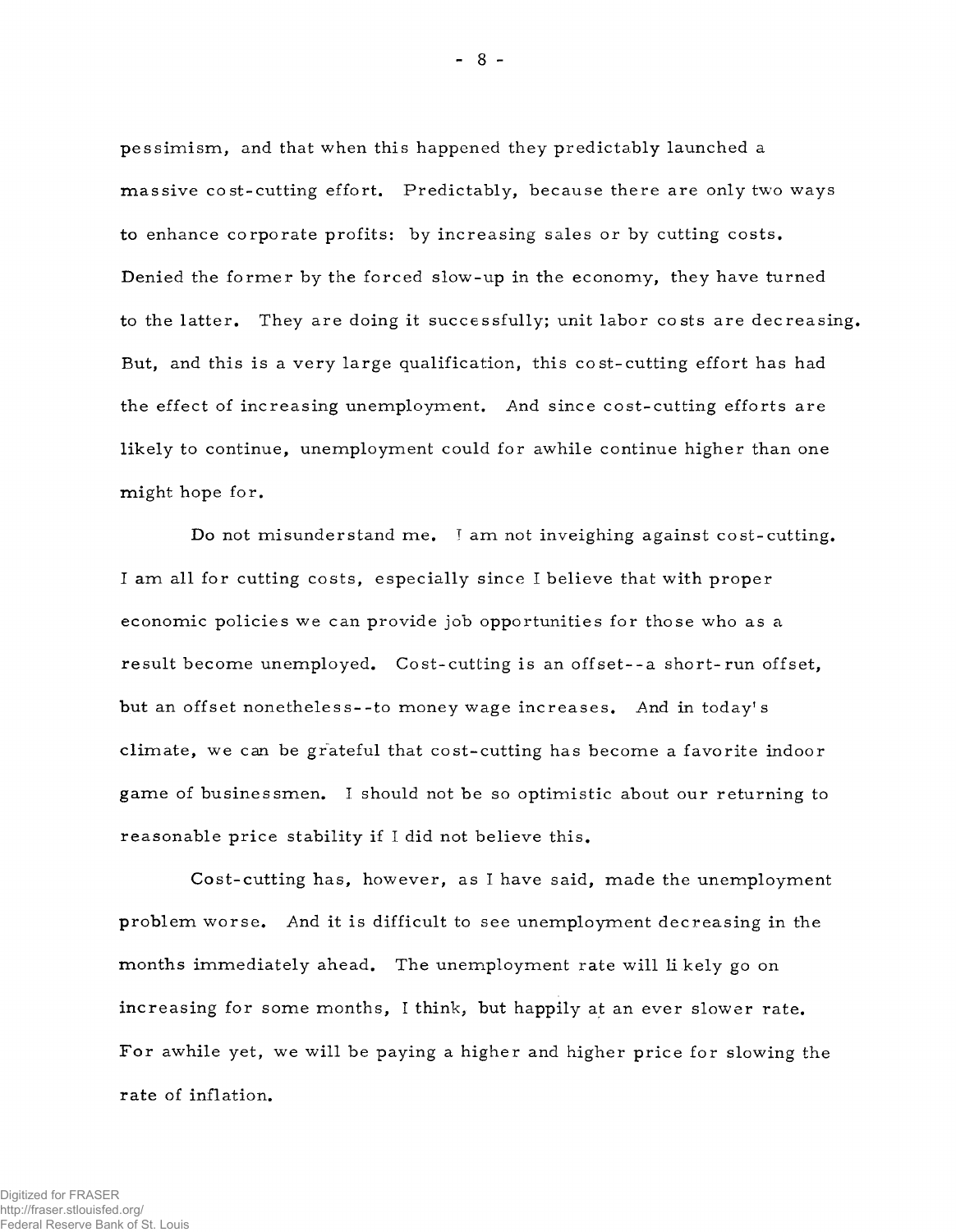Looking a little further into the future, to beyond mid-1971, I do see a decrease in the unemployment rate. Economic policy has become more expansionary. The income surtax came off at mid-year and monetary policy is certainly more expansionary than it was in early 1970. There is a lag in the effect of economic policy, but the economy does respond. The real growth rate is higher today than it was earlier in 1970 and through 1971 will, I suspect, continue to increase.

And what is most important, the rate of inflation will go on slowing as the rate of real economic growth increases and the unemployment rate decreases.

The steady progress could be derailed. I have touched upon the danger of relaxing fiscal restraint too fast in domestic programs. The Middle East is a worry, and Southeast Asia is a long way from settled. Hysteria, however induced, will continue to be a worrisome threat. Modern man may look like, and sometimes act like, the super-rational economic man some young people deride. They need not worry. Emotion is still a determinant of human behavior, even in financial markets: Policymakers, at least in the short run, have to mix an awareness of psychology with economics. In some parts of the Ninth District, there are those who are preparing for the end of the financial world at  $9:30$  a.m. on Friday, November 13, because they read it somewhere. In one community, following a recent newsstory, the banks were confronted by a succession of withdrawals from savings accounts, and the local brokerage office had a flood of sell orders. The young reporter who had never dreamed his story would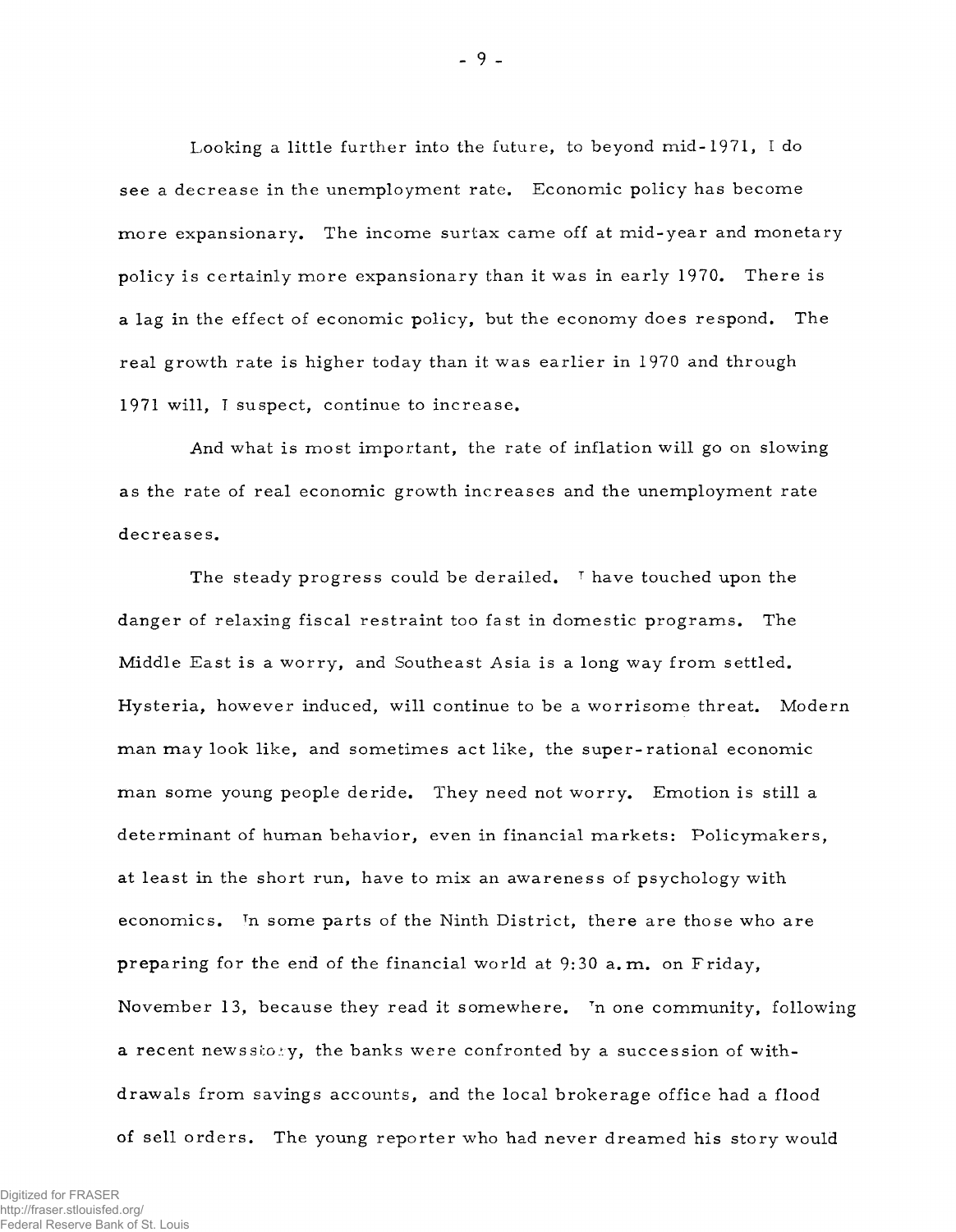produce that kind of response has, I'm sure, a feeling of kinship with the radio station in New Jersey that years ago carried the fictional play by Orson Welles about the men from Mars who landed in New Jersey.

But lest we be too hard on either our Ninth District community or those in New Jersey, the irrational response of large, eminently respectable investors to the Penn Central collapse was no different. Penn Central failed because of appalling mismanagement; but all of a sudden the whole commercial paper market became a shambles, with acute pressures focussed on two well-run commercial paper issuers, Chrysler Acceptance and Commercial Credit. The Fed moved quickly to bolster financial confidence, and the crisis was averted. It can and will continue to perform that role of banker of last resort to maintain orderly financial markets, but it hardly makes easier the progress toward long-term economic goals.

To a point, then, I am rather optimistic. I see the rate of inflation decreasing steadily over coming calendar quarters and, after awhile, the rate of unemployment decreasing too. Economic policy had to become very restrictive. To check inflationary pressures, the rate of economic growth had to be decreased. We had to create a large gap between the economy's capacity output and actual output, or in other words force some increase in the unemployment rate. But this large output gap does not have to be maintained. We can reduce it, and thereby the unemployment rate, and still achieve further decreases in the rate of inflation.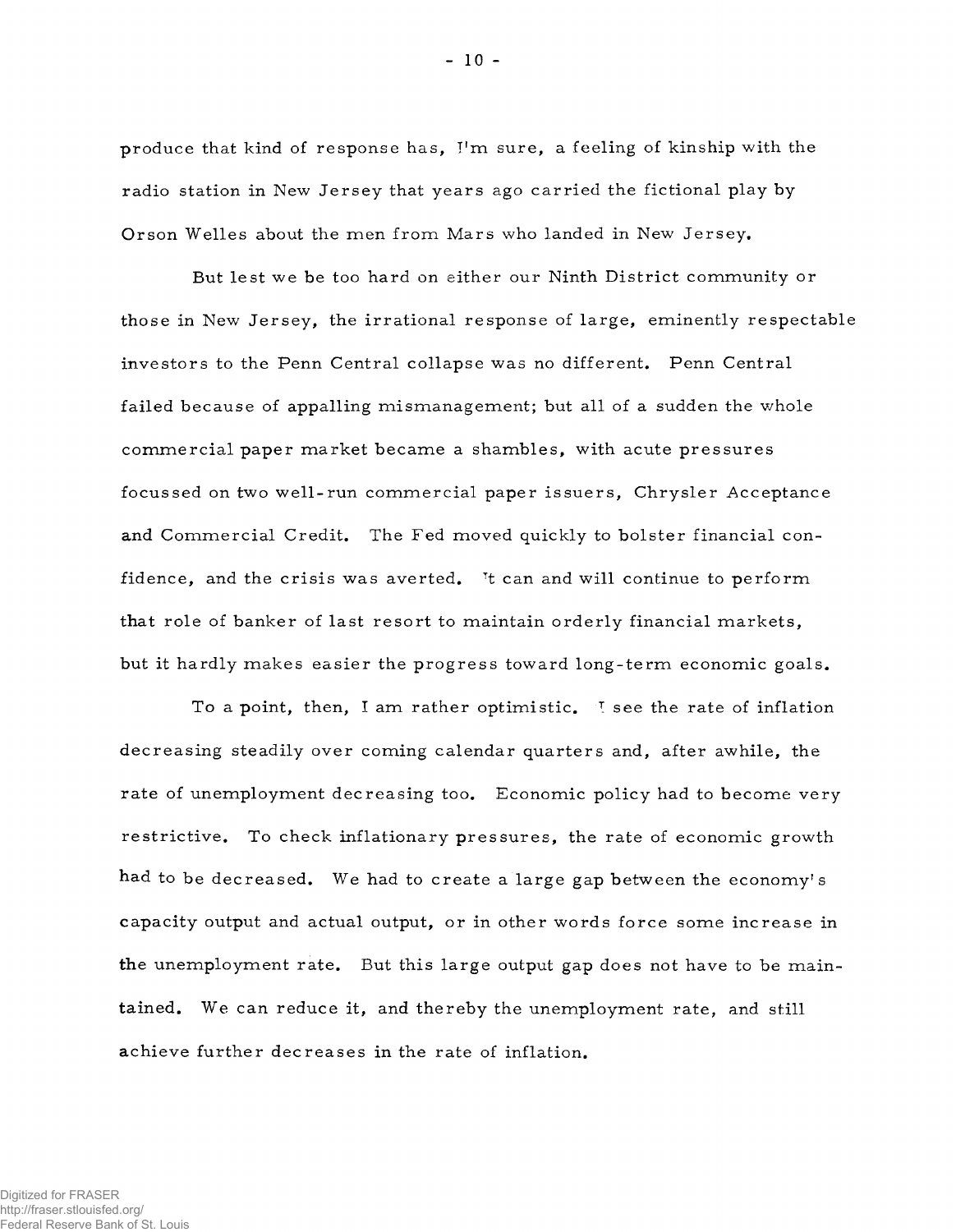# THE OUTLOOK: CONTINUED OVERCAST

It might seem from what I have just said that I am indeed looking for a return of sunny skies. I should prefer, though, to put my forecast differently: the rain will stop, but skies will remain overcast.

Why should I refuse to admit of a disappearance of the clouds and the appearance of the sun? It is just that I wonder whether we will be able to proceed back to full-employment--to a 4 percent unemployment rate which is the conventional definition of full-employment--and remain there, while at the same time enjoying price stability. Possible by proceeding only very slowly back to full-employment, we could remain there and still have stable prices. There are some economists, very experienced in economic policy, who believe this. I should like to be a believer, but have not been able, try as I might, to rid myself of doubt.

The evidence, such as it is, suggests that full-employment, 4 percent unemployment, and price stability are irreconcilable goals; or, in other words, that both cannot be achieved. It is not reassuring to look back to the early 1960's. We had price stability over a stretch of years, 1960-64, but with an average unemployment rate of nearly 6 percent. Over the years 1965-69 the unemployment rate averaged a little less than 4 percent. But over those years there was, as I have said, a very considerable increase in prices.

Nor is it acceptable to argue, as some have, that we should accept whatever unemployment rate is consistent with price stability, be it 5 percent or, worse, 6 percent. That is too easy a way out. For one thing, the burden of a high unemployment rate is very specific; it is shared only by those who are unemployed. Keeping inflation in check benefits many; certainly

- 11 -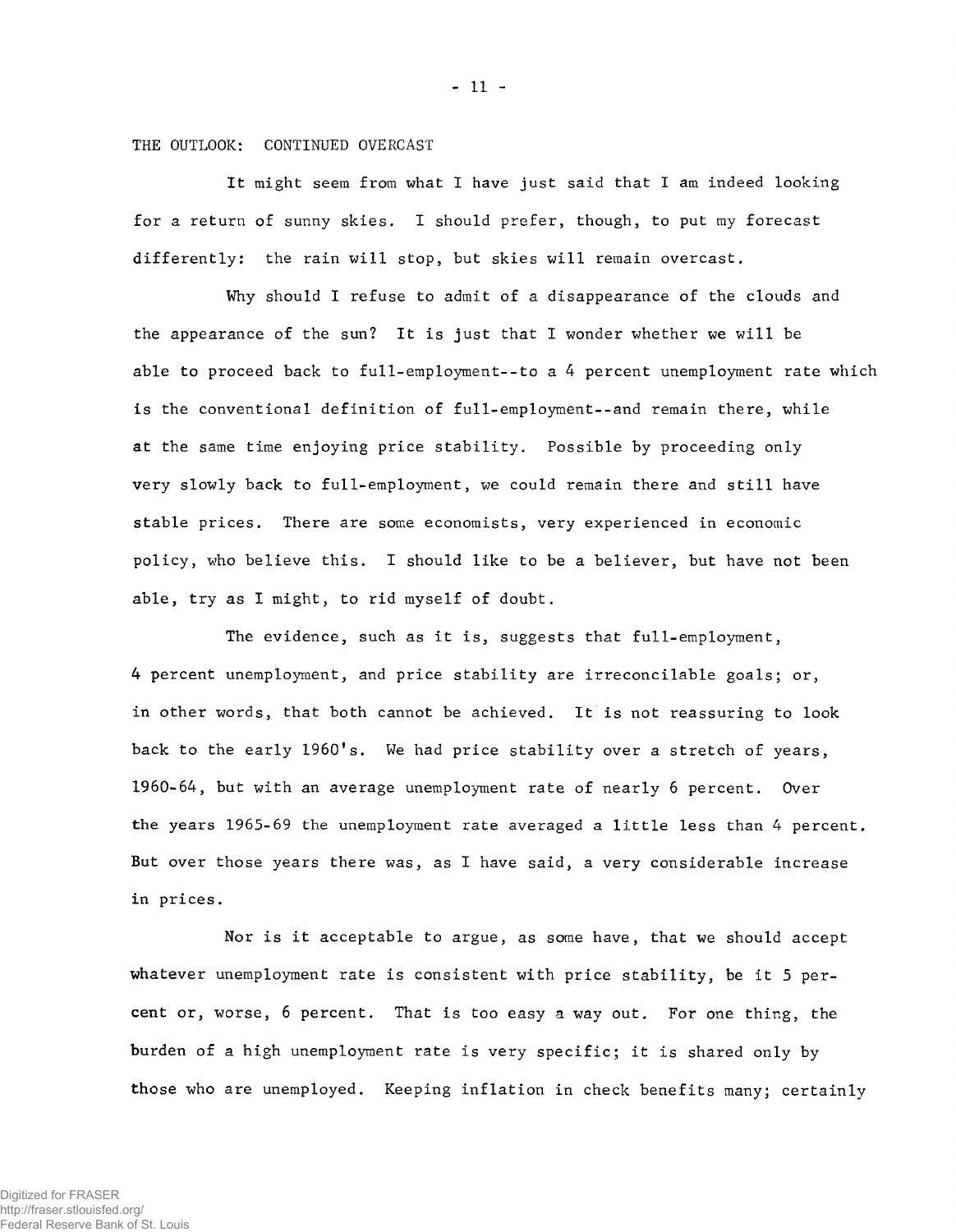all those who have retired and those who remain employed, but at the expense of those who, to keep inflation in check, have become unemployed.

And it cannot be maintained that the unemployed are unemployed because they are unwilling to work. Is it possible that in less than two years 1.8 million more individuals suddenly became too lazy to work? I think not. Beyond a certain margin, unemployment is the result of economic policy. And it is not good social policy, I submit, to have a small proportion of the population bear a very considerable economic burden unemployment — so that the much larger proportion can enjoy price stability.

There are some who would have mandatory wage and price controls imposed. Most emphatically, however, I do not count myself among those who would. I shudder when I think of the bureaucracy that would be required to assure even partial — not complete, but partial — compliance. It might be different if a successful appeal could be made to patriotism. And we are not smart enough, it seems to me, to regulate wages and prices without badly allocating economic resources or causing economic waste. In brief, then, I should prefer inflation, or even excessive unemployment, to mandatory wage and price controls.

Among those whom I greatly respect, there are some -- perhaps many — who favor voluntary wage-price guidelines. And perhaps we should have another try at voluntary restraint. I, though, am a little doubtful that we accomplish much by trying. Also, I dislike policies which, so to speak, put those who are willing to cooperate at a disadvantage.

If the goal of 4 percent unemployment rate and the goal of price stability are inconsistent, as I sometimes think they are, and if a policy